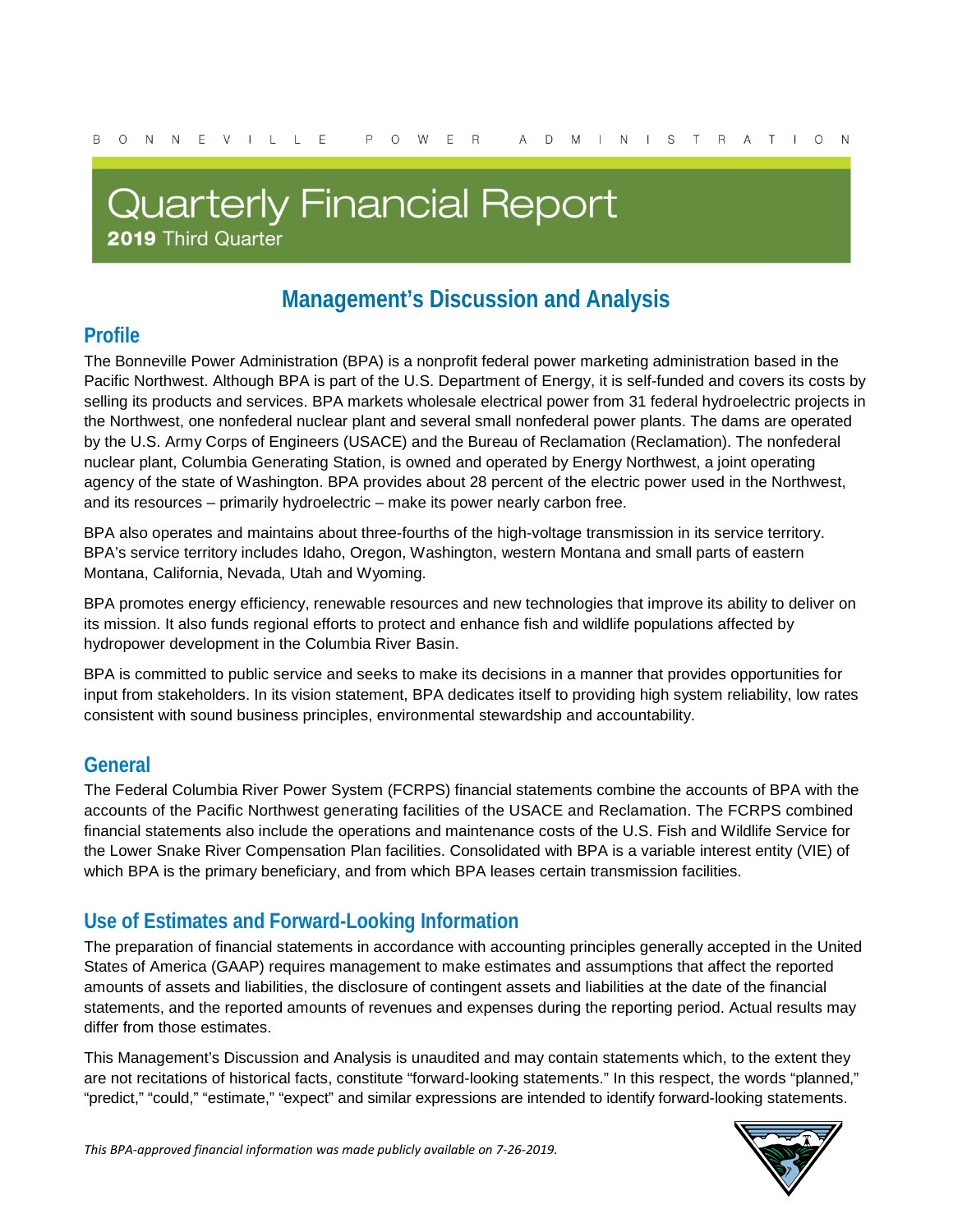A number of important factors affecting FCRPS business and financial results could cause actual results to differ materially from those stated in forward-looking statements due to factors such as changes in economic, industry, political and business conditions; changes in laws, regulations and policies and the application of the laws; and changes in climate, weather, hydroelectric conditions and power services supply and demand. BPA does not plan to issue updates or revisions to the forward-looking statements.

### **Results of Operations**

#### *Operating revenues*

A comparison of FCRPS operating revenues follows for the nine months ended June 30, 2019, and June 30, 2018:

| (Millions of dollars)    |    | Fiscal  |    | Fiscal  |    | Revenue    |          |
|--------------------------|----|---------|----|---------|----|------------|----------|
|                          |    | Year    |    | Year    |    | Increase   | %        |
|                          |    | 2019    |    | 2018    |    | (Decrease) | Change   |
| Sales                    |    |         |    |         |    |            |          |
| Consolidated gross sales |    |         |    |         |    |            |          |
| Power                    | \$ | 1,965.7 | \$ | 2,006.9 | \$ | (41.2)     | (2)<br>% |
| Transmission             |    | 675.3   |    | 698.3   |    | (23.0)     | (3)      |
| Bookouts (Power)         |    | (22.8)  |    | (11.7)  |    | (11.1)     | 95       |
| Consolidated gross sales |    | 2,618.2 |    | 2,693.5 |    | (75.3)     | (3)      |
| Other revenues           |    |         |    |         |    |            |          |
| Power                    |    | 40.8    |    | 23.2    |    | 17.6       | 76       |
| Transmission             |    | 35.8    |    | 29.9    |    | 5.9        | 20       |
| Other revenues           |    | 76.6    |    | 53.1    |    | 23.5       | 44       |
| Sales                    |    | 2,694.8 |    | 2,746.6 |    | (51.8)     | (2)      |
| U.S. Treasury credits    |    | 86.3    |    | 67.7    |    | 18.6       | 27       |
| Total operating revenues | \$ | 2.781.1 | \$ | 2.814.3 | \$ | (33.2)     | (1)      |

Total operating revenues decreased \$33.2 million when compared to the same period of fiscal year 2018. Consolidated gross sales for Power and Transmission Services, including other revenues and the effect of bookouts, decreased \$51.8 million.

Power Services gross sales decreased \$41.2 million.

- Firm power sales increased \$18.4 million largely due to higher sales to Alcoa, which had curtailed service during the first half of fiscal year 2018 but not during fiscal year 2019. In addition, persistent cold weather during the second quarter of fiscal year 2019 led to higher load shaping and demand revenues.
- Surplus power sales, including revenues from derivative instruments decreased \$59.6 million. This decrease was mainly driven by comparatively dry weather, resulting in lower streamflows and water available to generate power for surplus sales. This was the case generally through the first half of fiscal year 2019, including the period of very cold weather in February and early March.

Bookouts are presented on a net basis in the Combined Statements of Revenues and Expenses. When sales and purchases are scheduled with the same counterparty on the same transmission path for the same hour, the power is typically booked out and not scheduled for physical delivery. The megawatt-hours that offset each other net to zero. The dollar values of these offsetting transactions reduce both sales and purchased power expense and are recorded as bookouts. Therefore, the accounting treatment for bookouts has no effect on net revenues, cash flows or margins.

Transmission Services gross sales decreased \$23.0 million primarily due to wind-related services, a result of certain customers leaving BPA's balancing authority in early 2018. In addition, lower stream flows and price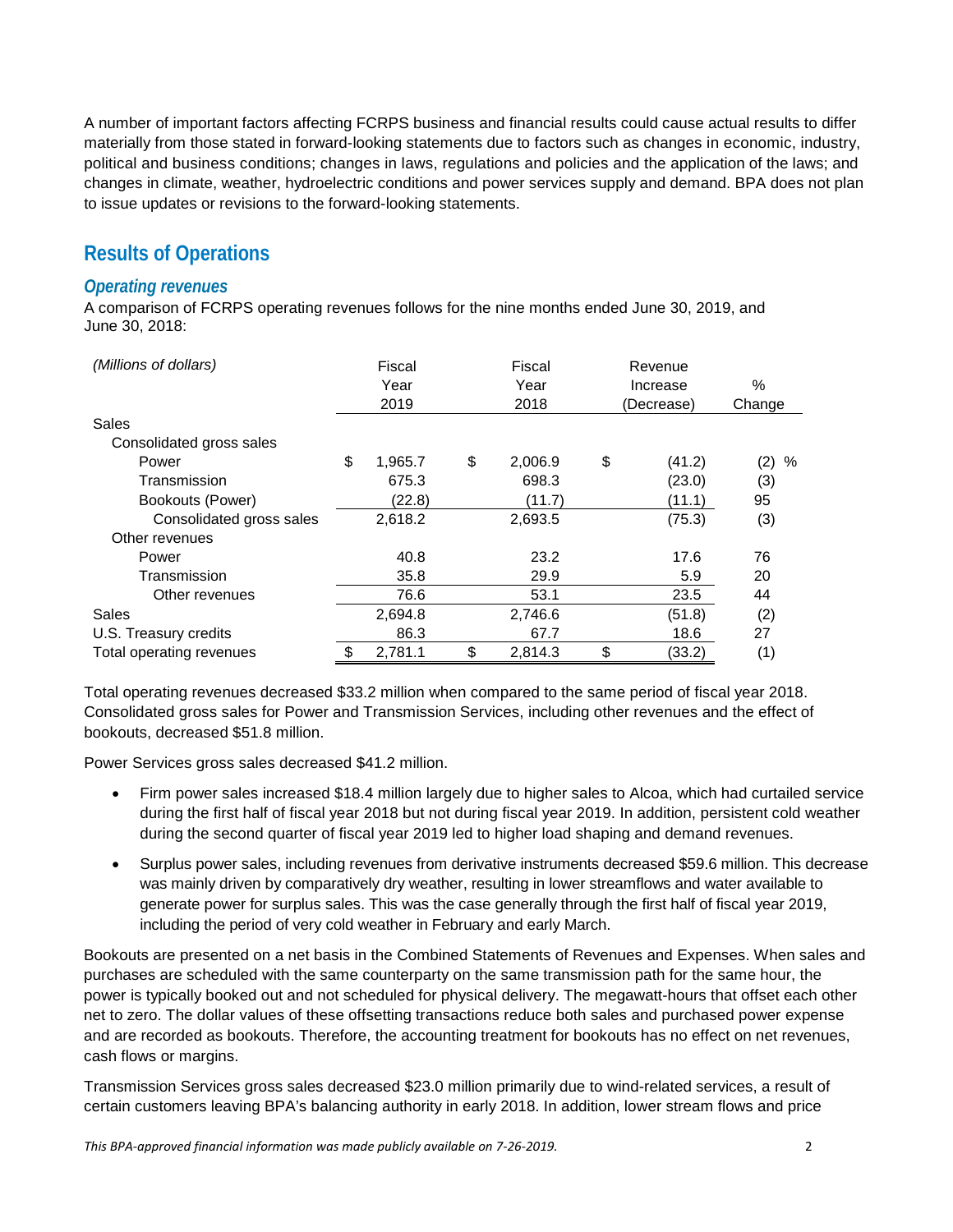spreads on short-term point-to-point services led to decreased revenues. Furthermore, \$4.9 million of oversupply revenues were earned in fiscal year 2018 while no such revenues were earned in fiscal year 2019. Oversupply revenues are offset by a corresponding expense.

Other power revenues increased \$17.6 million, nearly all of which was due to gains realized on financial futures trades during the second quarter of fiscal year 2019. BPA uses financial futures contracts on energy as an operational hedge to mitigate for price volatility in the physical energy market. As a result of the high power prices during the second quarter of fiscal year 2019, BPA recognized realized gains on financial futures contracts.

U.S. Treasury credits increased \$18.6 million year over year for fish and wildlife mitigation due to increased purchased power requirements resulting from reduced streamflows through the first half of fiscal year 2019. Power purchases were needed to replace lost hydroelectric generation due to fish mitigation measures. Under the Pacific Northwest Electric Power Planning and Conservation Act (Northwest Power Act), BPA reduces its payment to the U.S. Treasury for the nonpower expenditures made by BPA for fish and wildlife mitigation.

#### *Operating expenses*

A comparison of FCRPS operating expenses follows for the nine months ended June 30, 2019, and June 30, 2018:

| (Millions of dollars)         | Fiscal |         | Fiscal        |  | Expense    |            |  |
|-------------------------------|--------|---------|---------------|--|------------|------------|--|
|                               | Year   |         | Year          |  | Increase   | $\%$       |  |
|                               |        | 2019    | 2018          |  | (Decrease) | Change     |  |
| Operations and maintenance    |        | 1.583.8 | \$<br>1,509.7 |  | 74.1       | $\%$<br>5. |  |
| Purchased power               |        | 268.5   | 84.0          |  | 184.5      | 220        |  |
| Nonfederal projects           |        | 158.2   | 214.8         |  | (56.6)     | (26)       |  |
| Depreciation and amortization |        | 397.5   | 376.5         |  | 21.0       | 6          |  |
| Total operating expenses      |        | 2,408.0 | \$<br>2,185.0 |  | 223.0      | 10         |  |

Total operating expenses increased \$223.0 million when compared to the same period of fiscal year 2018. Operations and maintenance expense increased \$74.1 million primarily because of the following factors:

- Energy Northwest's Columbia Generating Station nuclear power plant costs increased \$81.2 million due to fiscal year 2019 being a refueling year. Refueling occurs biennially, most recently in fiscal year 2017, and refueling and maintenance expenses are higher in refueling years.
- Corps of Engineers operations and maintenance costs increased \$9.1 million largely due to an increase in non-routine work performed on the Chief Joseph Dam spillway gate, The Dalles Dam powerhouse arc flash reduction, and for efforts related to the Columbia River System Operations Environmental Impact Statement.
- Bureau of Reclamation operations and maintenance costs increased \$5.9 million largely due to an increase in non-routine work performed on Grand Coulee Dam's third power plant overhaul and on the Leavenworth fish hatcheries.
- Transmission-related operations and maintenance expenses increased \$7.6 million due to increased grid modernization efforts, Puget Sound Area Northern Intertie work, increased non-electric facilities maintenance costs and reimbursable work performed for the Department of Energy. Included within the overall increase in transmission-related operations and maintenance expenses is a \$4.9 million decrease due to the offset of oversupply revenues that were earned in fiscal year 2018, but were not earned in fiscal year 2019.
- Contributions for post-retirement benefit programs and pension costs increased \$6.2 million as a result of changes in the cost factors developed by the Office of Personnel Management. The changes were made during the latter half of fiscal year 2018.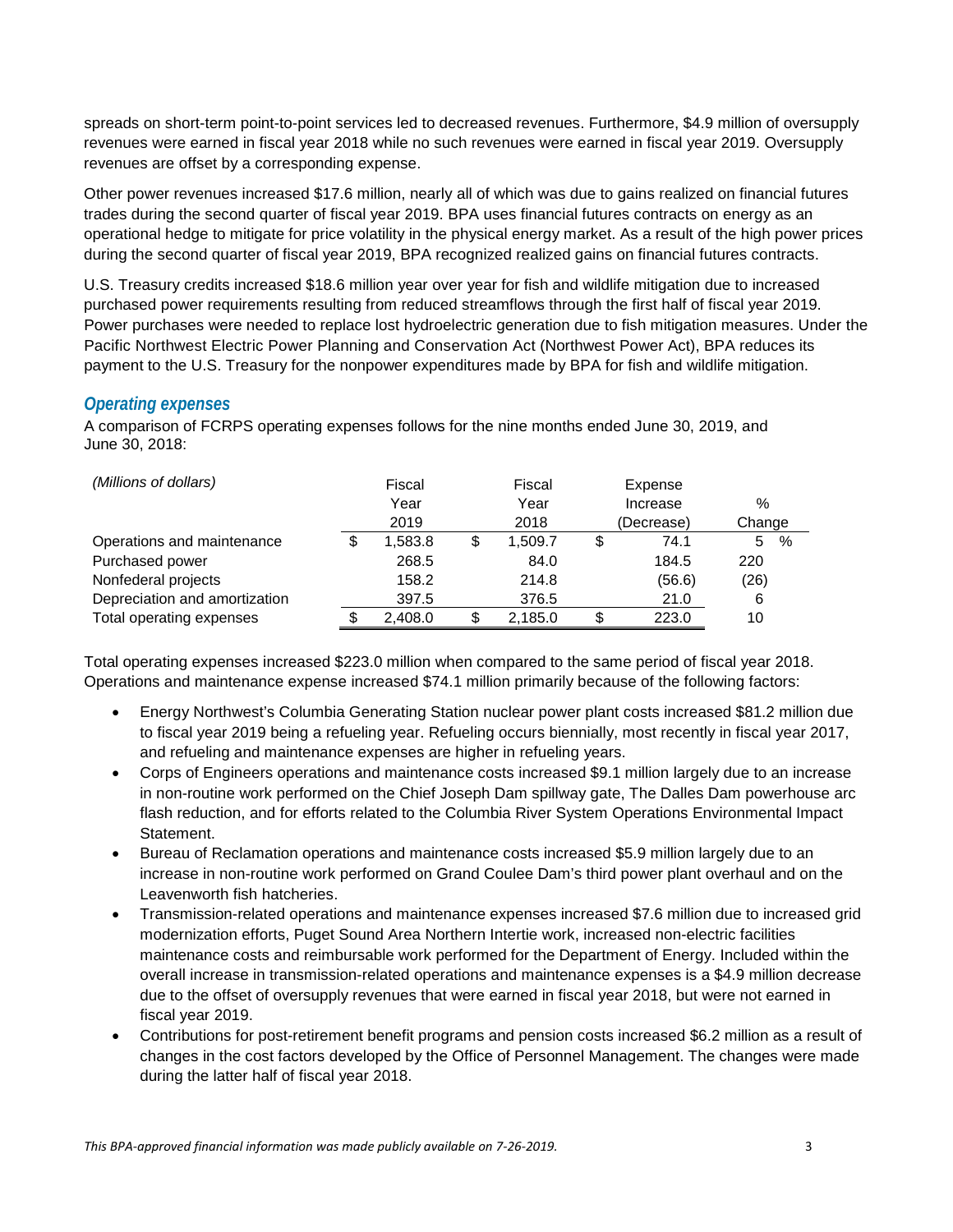- Generation Conservation costs decreased \$24.4 million due to a planned reduction in the amount of energy efficiency projects completed by customers and which are reimbursed by BPA. Certain work was completed in fiscal year 2018 instead of fiscal year 2019.
- Fish and Wildlife costs decreased \$12.3 million primarily due to Fish and Wildlife program reductions to avoid a potential spill surcharge cost for fiscal year 2019. The spill surcharge, a component of power rates, allows BPA to recover from customers forgone revenue and costs that result from increases in planned spill levels. However, due to the aforementioned program reductions, no surcharge was charged to customers for fiscal year 2019.

Purchased power expense, including the effects of bookouts, increased \$184.5 million primarily because of the following factors:

- Contracted power purchases increased \$100.2 million due to dry conditions and lower water available for power generation, which resulted in an increased amount of power purchases during times of high market prices and extremely cold weather in early 2019.
- High power prices through the second quarter of 2019 resulted in BC Hydro, an electric utility owned by the Province of British Columbia, releasing water from Arrow Dam in Canada under certain water storage agreements. Per terms of these agreements between BPA and BC Hydro, water was released from storage accounts which caused BPA to accrue a liability to BC Hydro for the value of the water released at the prevailing price at time of release. The expense recognized for amounts due to BC Hydro was \$86.6 million higher through the first nine months of fiscal year 2019 compared to the same period in 2018.

Nonfederal projects debt service decreased \$56.6 million primarily due to the receipt of additional revenues by Energy Northwest in fiscal year 2019 for the sale of its nuclear fuel, which is treated as an offset to debt service related to outstanding debt for Columbia Generating Station.

Depreciation and amortization increased \$21.0 million due to revised depreciation rates that went into effect in March 2018, resulting from a new depreciation study completed in February 2018, and an increase in the utility plant assets in service.

### **Other Operational Matters**

#### **U.S. Treasury liquidity facility**

In December 2018, BPA issued \$75.0 million of short-term debt on its liquidity facility with the U.S. Treasury to meet operating expenses and manage within-year working capital. BPA repaid this amount in February 2019.

#### **Energy Northwest line of credit activity**

In January 2019, Energy Northwest obtained a new \$227.0 million bank line of credit (that could be increased to \$457.4 million upon agreement with BPA, Energy Northwest, and the bank) to finance operations and maintenance expenses and interest payments for outstanding bonds related to Columbia Generating Station (CGS). Amounts borrowed are due to be repaid on or before June 30, 2021. Through June 30, 2019, Energy Northwest had borrowed the entire \$227.0 million on this line of credit, thereby relieving BPA of providing an equivalent amount of funding to Energy Northwest for CGS. As with recent Energy Northwest line of credit arrangements, BPA will fund the repayment of the \$227.0 million.

In June 2019, Energy Northwest drew an additional \$230.4 million, thus fully utilizing the \$457.4 million bank line of credit. This amount financed interest and principal payments due July 1, 2019, for certain outstanding CGS bonds. Energy Northwest expects to receive payment by October 2019 from the Tennessee Valley Authority (TVA) in accordance with a previous agreement with TVA regarding the purchase of nuclear fuel. The payments from TVA will be used to pay off the \$230.4 million borrowed under this line of credit. The \$230.4 million increase to Nonfederal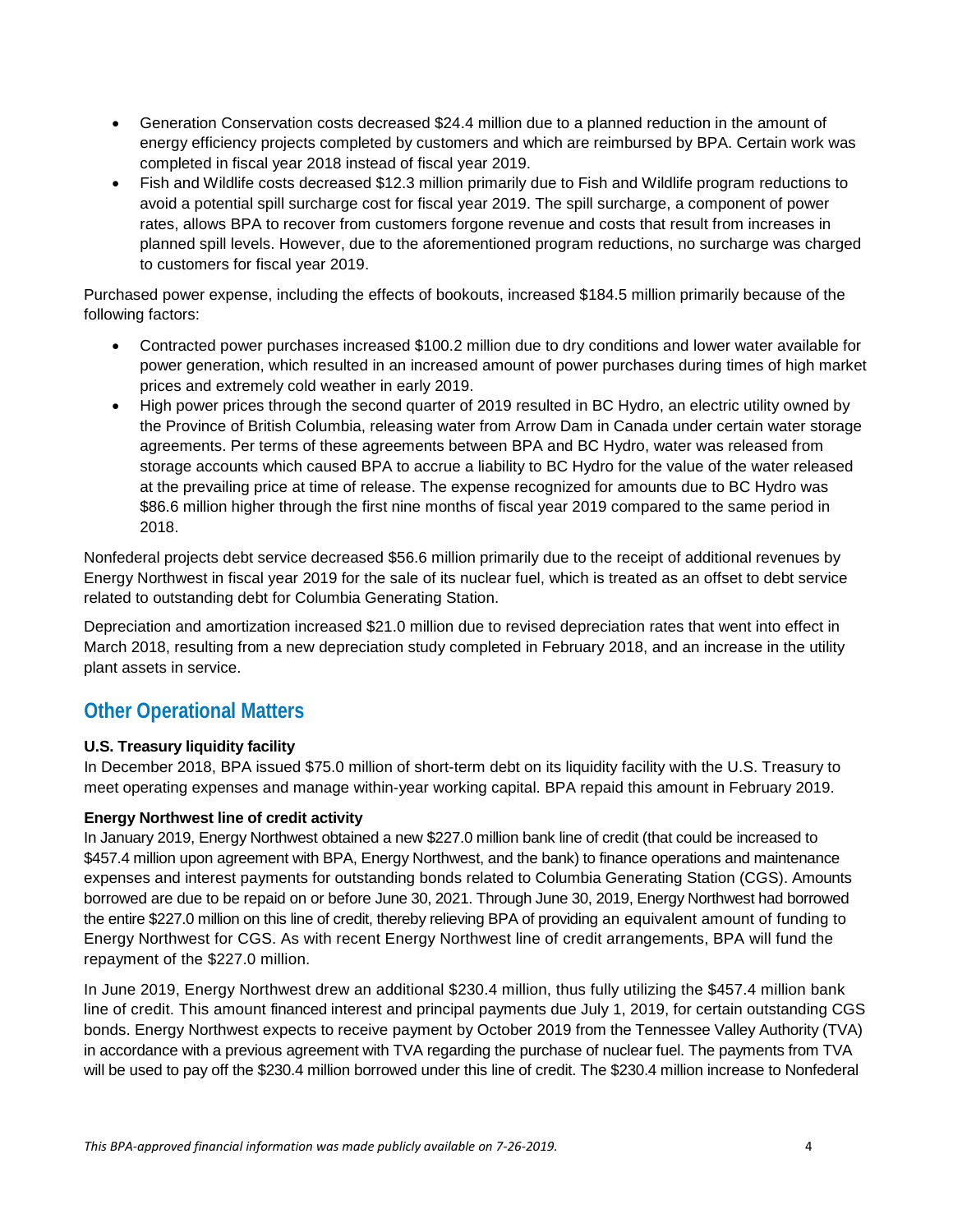debt on the Combined Balance Sheets was offset by an increased Nonfederal generation asset. There were no impacts to cash flows, revenues or expenses as a result of the aforementioned items.

#### **Decommissioning study**

In March 2019 as a result of a site-specific decommissioning study on CGS, BPA management increased its asset retirement obligation (ARO) liability for CGS by \$594.8 million. For fiscal year 2019 and for the 2020–2021 rate period, BPA management does not expect the increased ARO liability to affect power rates charged to customers or to require any adjustments to its current trust fund contribution levels. A \$594.8 million increase to the Nonfederal generation asset on the Combined Balance Sheets offset the increased ARO liability. There were no impacts to cash flows, revenues or expenses as a result of the aforementioned items. For fiscal year 2020, and as a result of the increased ARO liability, BPA management expects amortization expense related to the CGS nonfederal generation asset to increase approximately \$58 million.

#### **Fiscal Years 2020-2021 Rates**

To establish rates for fiscal years 2020 and 2021, BPA concluded the BP-20 rate proceeding in July 2019 by releasing the Administrator's Final Record of Decision and Final Proposal. Rates are expected to go into effect on Oct. 1, 2019, and will be effective through Sept. 30, 2021, assuming approval by the Federal Energy Regulatory Commission (FERC). FERC's practice is to grant approval of BPA's rates on an interim basis at the beginning of the rate period, pending final review. There is no increase to base power rates. The average transmission rate increase is 3.6 percent when compared to the prior rate period. Rates include a Financial Reserves Policy surcharge, which can result in up to \$30 million per year being recovered for Power Services' reserves. If the surcharge is implemented, which at this time appears likely, the effective power rate increase would be up to approximately 1.5% for the two-year rate period.

### Additional Information

To see BPA's annual and quarterly reports, go to [www.bpa.gov/goto/AnnualReport](http://www.bpa.gov/goto/AnnualReport) For general information about BPA, refer to BPA's home page at [www.bpa.gov](http://www.bpa.gov/) For information on Power Services, go to [www.bpa.gov/power](http://www.bpa.gov/power) For information on Transmission Services, go to [www.bpa.gov/transmission](http://www.bpa.gov/transmission)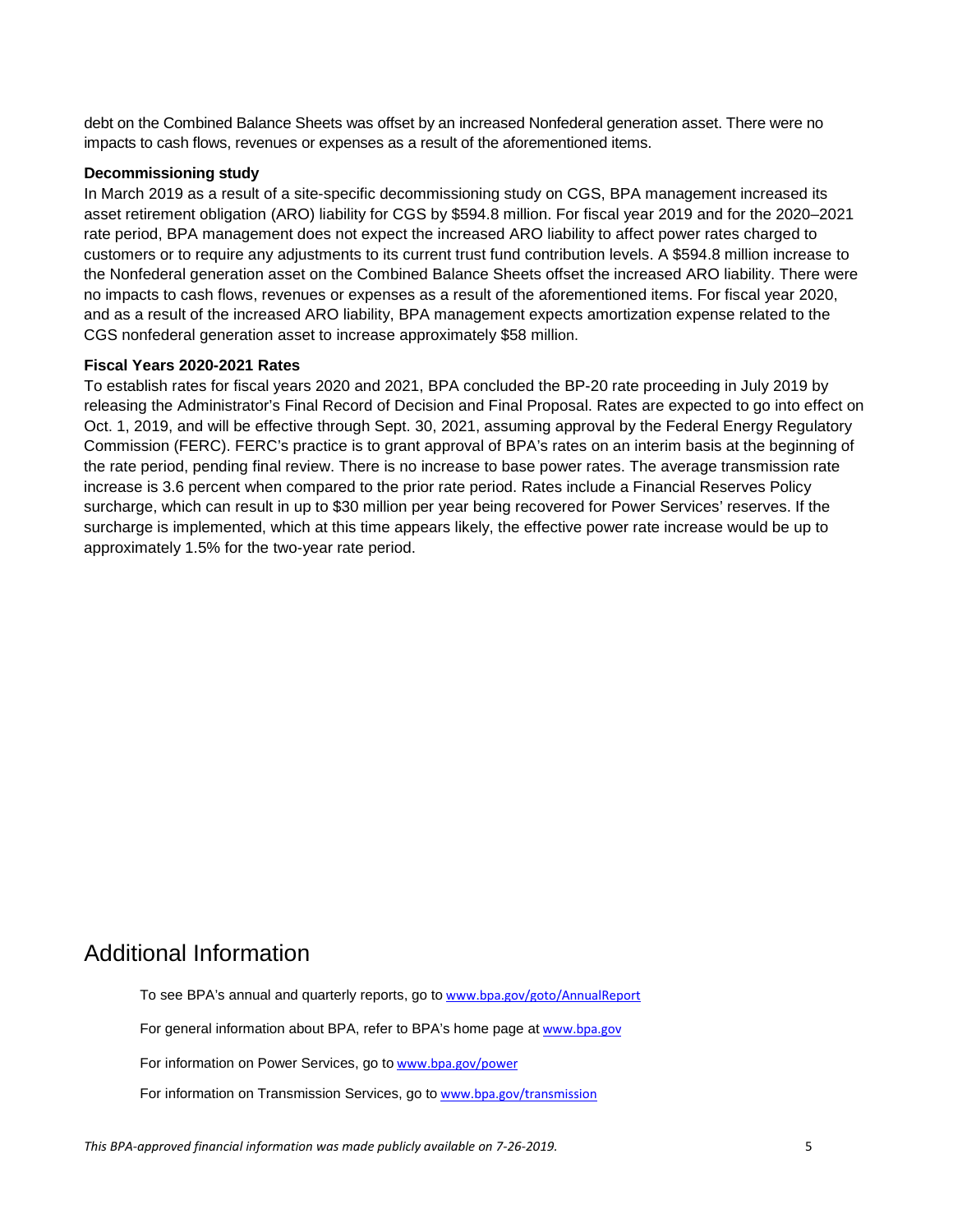### **Federal Columbia River Power System**

## **Combined Balance Sheets (Unaudited)**

(Millions of dollars)

|                                                                                  | As of           | As of          |
|----------------------------------------------------------------------------------|-----------------|----------------|
|                                                                                  | <b>June 30,</b> | September 30,  |
|                                                                                  | 2019            | 2018           |
|                                                                                  |                 |                |
| <b>Assets</b>                                                                    |                 |                |
| Utility plant                                                                    |                 |                |
| Completed plant                                                                  | 19,528.8<br>\$  | \$<br>19,307.4 |
| Accumulated depreciation                                                         | (7, 119.3)      | (6,883.4)      |
| Net completed plant                                                              | 12,409.5        | 12,424.0       |
| Construction work in progress                                                    | 1,461.5         | 1,290.1        |
| Net utility plant                                                                | 13,871.0        | 13,714.1       |
| Nonfederal generation                                                            | 4,032.6         | 3,350.9        |
| <b>Current assets</b>                                                            |                 |                |
| Cash and cash equivalents                                                        | 779.0           | 804.2          |
| Short-term investments in U.S. Treasury securities                               | ä,              | 40.2           |
| Accounts receivable, net of allowance                                            | 39.9            | 75.2           |
| Accrued unbilled revenues                                                        | 302.9           | 292.4          |
| Materials and supplies, at average cost                                          | 105.8           | 109.1          |
| Prepaid expenses                                                                 | 51.7            | 48.2           |
| <b>Total current assets</b>                                                      | 1,279.3         | 1,369.3        |
|                                                                                  |                 |                |
| Other assets                                                                     |                 |                |
| Regulatory assets                                                                | 5,344.4         | 5,587.7        |
| Nonfederal nuclear decommissioning trusts                                        | 385.6           | 377.6          |
| Deferred charges and other                                                       | 133.1           | 176.8          |
| <b>Total other assets</b>                                                        | 5,863.1         | 6,142.1        |
| <b>Total assets</b>                                                              | 25,046.0<br>\$  | \$<br>24,576.4 |
| <b>Capitalization and Liabilities</b>                                            |                 |                |
| <b>Capitalization and long-term liabilities</b>                                  |                 |                |
| Accumulated net revenues                                                         | 4,344.1<br>\$   | \$<br>4,123.8  |
| Debt                                                                             |                 |                |
| Federal appropriations                                                           | 1,827.0         | 1,791.7        |
| Borrowings from U.S. Treasury                                                    | 4,749.7         | 4,955.7        |
| Nonfederal debt                                                                  | 6,978.8         | 7,111.4        |
| Total capitalization and long-term liabilities                                   | 17,899.6        | 17,982.6       |
| Commitments and contingencies (See Note 13 to 2018 Audited Financial Statements) |                 |                |
| <b>Current liabilities</b>                                                       |                 |                |
| Debt                                                                             |                 |                |
| Borrowings from U.S. Treasury                                                    | 543.9           | 574.9          |
| Nonfederal debt                                                                  | 854.8           | 598.3          |
| Accounts payable and other                                                       | 470.5           | 511.4          |
| <b>Total current liabilities</b>                                                 | 1,869.2         | 1,684.6        |
|                                                                                  |                 |                |
| <b>Other liabilities</b>                                                         |                 |                |
| Regulatory liabilities                                                           | 1,825.2         | 1,912.0        |
| IOU exchange benefits                                                            | 2,125.8         | 2,256.7        |
| Asset retirement obligations                                                     | 813.4           | 208.0          |
| Deferred credits and other                                                       | 512.8           | 532.5          |
| <b>Total other liabilities</b>                                                   | 5,277.2         | 4,909.2        |
| <b>Total capitalization and liabilities</b>                                      | \$<br>25,046.0  | 24,576.4<br>\$ |
|                                                                                  |                 |                |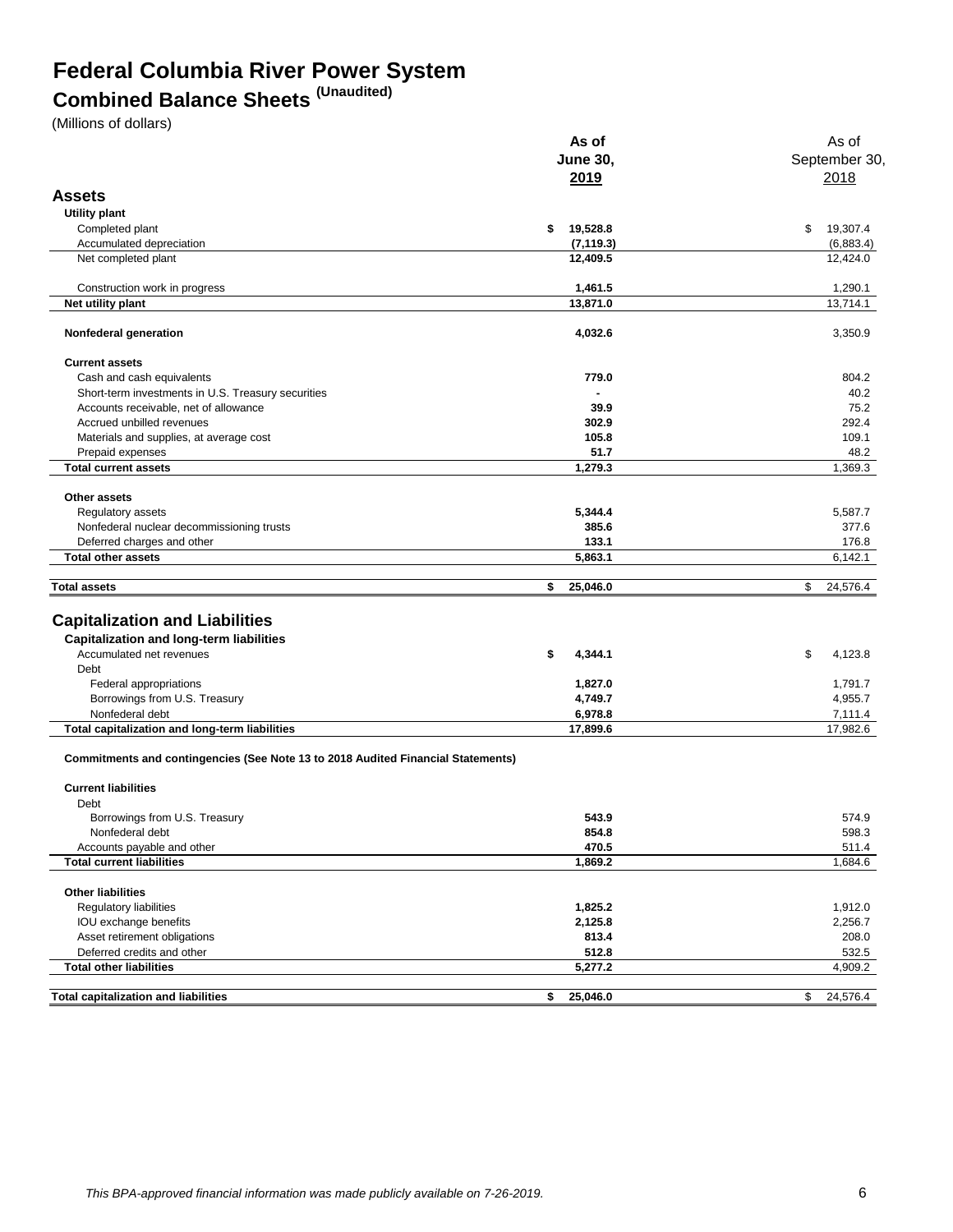# **Federal Columbia River Power System Combined Statements of Revenues and Expenses (Unaudited)**

(Millions of dollars)

|                                              | <b>Three Months Ended</b><br>June 30, |       |    | Fiscal Year-to-Date Ended<br>June 30, |    |           |               |
|----------------------------------------------|---------------------------------------|-------|----|---------------------------------------|----|-----------|---------------|
|                                              |                                       | 2019  |    | 2018                                  |    | 2019      | <u> 2018 </u> |
| <b>Operating revenues</b>                    |                                       |       |    |                                       |    |           |               |
| Sales                                        | \$                                    | 863.1 | \$ | 879.3                                 |    | \$2,694.8 | \$2,746.6     |
| U.S. Treasury credits                        |                                       | 9.2   |    | 18.2                                  |    | 86.3      | 67.7          |
| <b>Total operating revenues</b>              |                                       | 872.3 |    | 897.5                                 |    | 2,781.1   | 2,814.3       |
| <b>Operating expenses</b>                    |                                       |       |    |                                       |    |           |               |
| Operations and maintenance                   |                                       | 538.1 |    | 507.0                                 |    | 1,583.8   | 1,509.7       |
| Purchased power                              |                                       | 19.0  |    | 20.7                                  |    | 268.5     | 84.0          |
| Nonfederal projects                          |                                       | 54.3  |    | 67.9                                  |    | 158.2     | 214.8         |
| Depreciation and amortization                |                                       | 133.1 |    | 129.9                                 |    | 397.5     | 376.5         |
| <b>Total operating expenses</b>              |                                       | 744.5 |    | 725.5                                 |    | 2,408.0   | 2,185.0       |
| Net operating revenues                       |                                       | 127.8 |    | 172.0                                 |    | 373.1     | 629.3         |
| Interest expense and (income)                |                                       |       |    |                                       |    |           |               |
| Interest expense                             |                                       | 61.0  |    | 61.4                                  |    | 184.2     | 181.3         |
| Allowance for funds used during construction |                                       | (8.5) |    | (7.5)                                 |    | (24.2)    | (23.9)        |
| Interest income                              |                                       | (2.6) |    | (2.5)                                 |    | (7.2)     | (4.3)         |
| Net interest expense                         |                                       | 49.9  |    | 51.4                                  |    | 152.8     | 153.1         |
| <b>Net revenues</b>                          | \$                                    | 77.9  | \$ | 120.6                                 | S. | 220.3     | \$<br>476.2   |